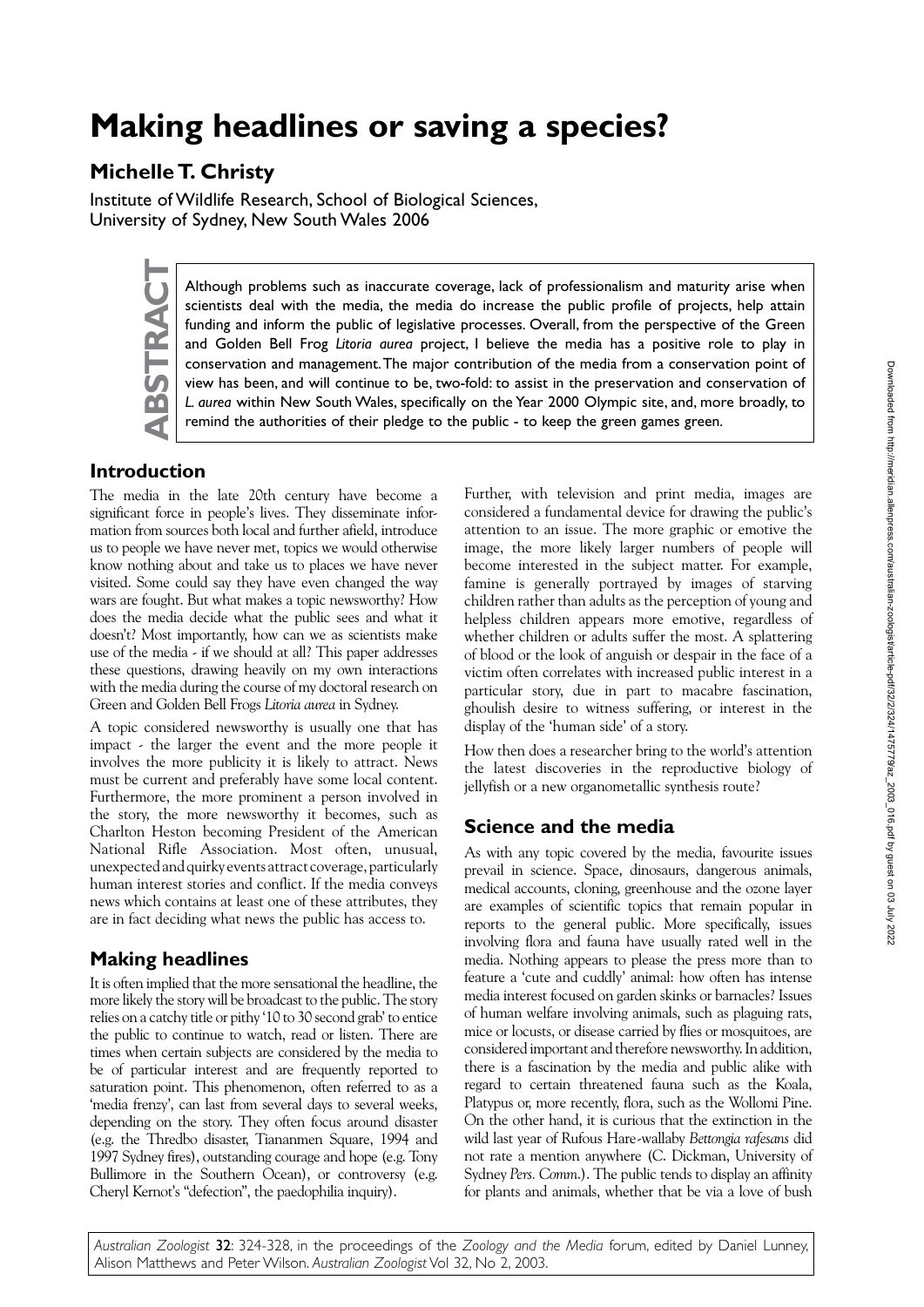walking or gardening, visiting the zoo, acquiring pets or watching wild animal documentaries. Further, most news programs prefer to end with a light-hearted, positive story. Most stories featuring animals or plants are considered positive and fun, and therefore are often chosen.

### *Litoria aurea* **- A species in the spotlight**

The media has always played a role in conservation, albeit often by default, and this is where the media's involvement in my project on *Litoria aurea* begins. The project aims to determine the ecology and life history of the Green and Golden Bell Frog with regard to possible mechanisms for management. This project has attracted a fair degree of media attention as it is considered news-worthy. But what makes this project interesting to the media and, hopefully, to the public?

There is a number of reasons why the conservation of *L. aurea* may be considered interesting. First, the species is endangered. Although the present legal conservation status of *L. aurea* varies from state to state, the species has been protected since 1992 under Schedule 12 of the *NSW National Parks and Wildlife Act 1974,* following enactment of the *Endangered Fauna (Interim Protection) Act* in 1991. It is listed currently as 'Endangered' under Schedule 1 of the *Threatened Species Conservation Act 1995* within New South Wales, where more than 80% of its range occurs (Goldingay 1996). As previously mentioned, a species threatened with extinction is generally of interest to the public.

Second, *L. aurea* is a strikingly attractive and quite conspicuous frog. The adults range in size from approximately 40 - 90 mm snout-urostyle length, with males generally smaller than females. They have a distinctive tri-colour canthal stripe, gold iris and bright blue to turquoise flashing on the groin and hind side and sometimes under the arms (Cogger 1992). Although individuals can be quite dull and brown to copper in the winter months, their colour turns to bright green and pure gold in the summer, making them a particularly stunning frog (Greer 1994). Furthermore, due to their striking colouration, they are intensely photogenic, making them even more appealing to the press.

Most children and some adults like frogs. They are so appealing that many stories, toys, trinkets, pictures, movies, even confectionery feature frogs: Frog Prince, Kermit the frog, Freddo Frog, Lester and Clyde, Toad from Toad Hall to name but a few. But more serious is the frog's role in the environment. Amphibians have long been considered environmental indicators, or monitoring organisms (Tyler 1989). Contaminants such as insecticides and pesticides can affect amphibians quite profoundly, even when quantities in the environment are low. Further, there is considerable concern with respect to the potential effects of chemical pollutants on amphibian declines in both the short term (e.g. Johnson 1976, Mann and Alexander 1997) and longer term (eg. Osborn *et al.* 1981). Just as the canary was important to the coal miners as a method of detecting carbon monoxide in mines, so too are frogs as an 'early warning system' for environmental contamination.

The popularity of *L. aurea* can be explained, in part, by the species prominent location and accessibility to the public. *L. aurea* is found almost exclusively in eastern and southeastern NSW extending into far eastern Victoria (Cogger

1992). Prior to the 1970s, it occurred over much of the Sydney metropolitan area and at scattered locations within NSW and Victoria (Barker and Grigg 1977, Cogger 1992, Osborne 1990, White and Pyke 1996). It was often used for dissections in schools and universities, and as a food source for captive snakes (A. Greer Australian Museum *Pers. comm.*). Therefore, for most long-term Sydney residents, it is a frog that is reminiscent of their past. As the public tends to be interested in issues relating directly to them, such as news regarding a person they or their family knew, or a place they visited, it seems reasonable to suppose that a frog they caught when they were young could be considered more relevant to them than, for example, the Painted Reed Frog of southern Africa which they have never seen.

In addition to its proximity to people, *L. aurea* is considered interesting because it is found on the site of the Year 2000 Sydney Olympic Games. Whether the public supports the Sydney 2000 Olympic Games or not is immaterial, the event is considered interesting to the public and therefore newsworthy. Since *L. aurea* was first identified in an abandoned 16 hectare brick quarry, known as the brickpit, at the Olympic site in 1993 (Greer 1994), the media has been interested in its progress, especially considering that the pit is currently considered to be the largest single population of the frog remaining.

There is a lot of speculation as to whether *L. aurea* populations within New South Wales, and more specifically the Sydney Olympic site, are viable in the long term. There is great concern by scientists and the public alike as to whether the development of areas of frog habitat, coupled with pollution and increased human activity in these areas, will cause further decline and possible extinction of the species. Moreover, stories regarding endangered fauna can be made more 'exciting' by emphasising the element of possible extinction, no matter how remote or unlikely this outcome may occur. *L. aurea* is a good example of that principle (e.g. Brooks 1995).

Most news concerning the Year 2000 Olympic Games tends to focus on more conventional issues relating to the planning and execution of such a large project, such as site construction, funding, politics and the athletes themselves (e.g. Bourlioufas 1998, Moore 1998). The frogs are a change from the regular types of news stories and can be seen as special interest.

The final reason for the *L. aurea* project's perceived newsworthiness relates to the ease in which catchy, funny or interesting headlines can be achieved. Due to the nature of the project and the frog itself, a variety of headlines incorporating night time fieldwork in rain, radio tracking and individual marking of controversial, endangered but beautiful frogs found in areas of high public interest, prevail (e.g. Anonymous 1995, Huxley 1997, Nichoson 1996, Stevens 1996, Woodford 1995 ). Most stories include 'catch words' such as 'hop, croak, leap, knee deep, kermit' or 'read it' (e.g. Asbury 1997, Nichoson 1996, Woodford 1995), which act as catalysts to encourage the public to become further involved in the topic. The fact that *L. aurea* sports a 'coat' of the Australian Olympic colours (green and gold) increases its appeal to the media (e.g. Nichoson 1996). In fact, it was the media who influenced the nation to consider the frog as the official mascot for the Sydney 2000 Olympic Games (e.g. Stephens 1996).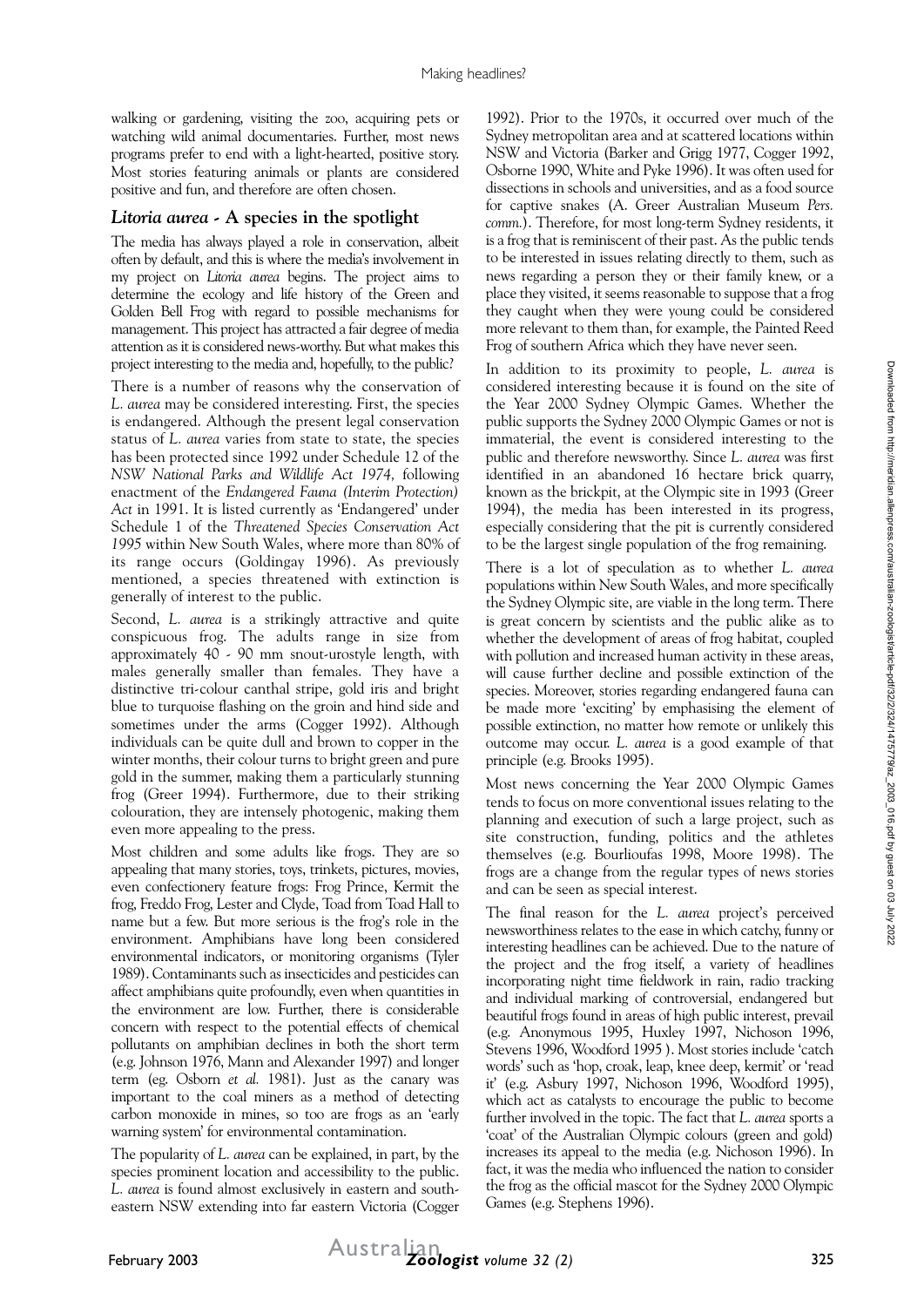No matter the reasons behind the media attention, the question must be - what role, if any, does the media play in the conservation of *L. aurea* within NSW and does that role impact positively or negatively upon the frog?

#### **Negative points**

Occasionally, inaccurate coverage occurs. The causes are often related to incompatibility of motives between the researcher and the journalist, unclear explanations of often difficult subjects leading to misinterpretation and ambiguity, uninteresting subject matter, inexperience, or the need by the sub-editor to reduce the story size. Despite the reasons, the results can be disappointing and frustrating.

The practice of producing a press release and circulating it widely is a technique utilised often by the media. Once the press release is distributed, often world wide, journalists write stories using the release. However, as it is sometimes difficult to contact the story's source, there is a tendency to 'fill in the gaps' in the story, a scenario which often takes the ensuing stories further away from the truth. Therefore, no matter how good the original article, subsequent articles may bear little or no resemblance to the original. For example, in 1991 *People Magazine* published an article in which Dr C. Dickman's long-term desert ecology research project was overshadowed by an accompanying photograph of the researcher allegedly eating a fly sandwich. Likewise, an article on *L. aurea* research published in the *Sydney Morning Herald* was inaccurately reported in Great Britain from a press release (Anonymous 1995, Woodford 1995). Woodford's original article was a well-written piece reporting on radio tracking research, however, the British article was grossly inaccurate. For example, while Woodford (1995) explains the material and construction of the radio-tracking harness, Anonymous (1995) describes it as a 'catgut, a kind of reptilian G-string'. Imprecise reporting can distort the public's perception of the *L. aurea* management issues to the detriment of the species. For example, many stories discuss the concept of simply 'relocating frogs to safer habitat', thereby giving the public and relevant decision makers the impression this is an easy and straight-forward exercise rather than one fraught with difficulty.

Occasionally, the pursuit of a catchy anecdote overshadows the worth of a story. That is, stories are sometimes produced to fill in a gap, and thus end up being fun, light, quirky. Although there is nothing wrong with this type of reporting, there are times when these types of stories are geared too much for entertainment and may not get the desired message across to the public.

Professionalism and integrity are important aspects of science. It is not possible to conduct good research, held in high esteem by your peers if the quality of the work is in doubt. Because of this concern, scientists are often reluctant to utilise the media to promote their research for fear of being branded 'unscientific' and 'unprofessional'. Scientists have always been taught, somewhat surreptitiously, to be modest. Media attention is considered a means by which scientists can self-promote and whereby research is perceived generally as being trivialised and popularised, thus decreasing its importance in 'true' scientific circles. Therefore, it is considered more

professional to remain out of the public eye and publish exclusively in reputable scientific journals. However, in the case of *L. aurea*, public awareness is of crucial importance in the long term survival of the species. If the public are not aware of the issues, people are not able to modify their behaviour to coexist with the frog.

In my experience, there is also a difference in the way the media regards the age and sex of scientists. With regard to the *L. aurea* conservation project, would the media portray the researcher as fantasising about a movie star, or getting hot and flustered every time a frog calls (Huxley 1997) if that researcher was not a young female? There is no doubt that dealing with the media requires a certain level of maturity and experience in order to maintain professionalism and integrity. Although there are a great many journalists and reporters who report accurately and fairly, there are others who appear to have a hidden agenda (e.g. Edwards 1998). Unless the researcher has experience in guiding an interview the way he or she wishes it to proceed, there is a danger the media will push their own agenda. For example, a few interviews regarding the *L. aurea* project have been orchestrated in an attempt to glean politically-based information, such as staff resignations or alleged use of non-environmentally friendly products. Although some questions come across as innocuous, they have little, if anything, to do with the project itself and can have serious repercussions, particularly to the researcher.

Maturity and experience also assist the researcher in determining the level of enthusiasm displayed when communicating with the media without jeopardising their professionalism. As I can speak only from a female perspective, it appears that the amount of enthusiasm exhibited is the difference between being considered an 'airhead' or a dry, scientific type. I believe there is a perceived problem with being young, enthusiastic and female. Males have the luxury of being able to exude fanaticism regarding their subject matter without detrimental effects to their professionalism; for example, Bellamy, Attenborough, Ehrlich, Suzuki, Flannery, Archer, Lunney. Although the number of women scientists is far lower than men, there are even fewer who can afford to be enthusiastic and continue to be considered professional. In the case of the *L. aurea* project, my enthusiasm has been occasionally interpreted as 'quirky'.

#### **Positive points**

On a more positive note, the media is responsible for bringing issues to the attention of the public. More specifically, the media has been instrumental in introducing *L. aurea* to the local, national and international public, and enlightening them on issues faced by the species. Within articles, no matter how frivolous they may be, specific points of interest, such as the value of the brickpit as *L. aurea* habitat or the proposed use of the brickpit as water storage (Huxley 1997), may be brought to the fore. Once acquainted with the species, issues involving *L. aurea* are kept recent in the public's mind with regular stories. The regularity in which stories are reported is considered important in the conservation of the species.

The media also plays a role in the success of a project by its

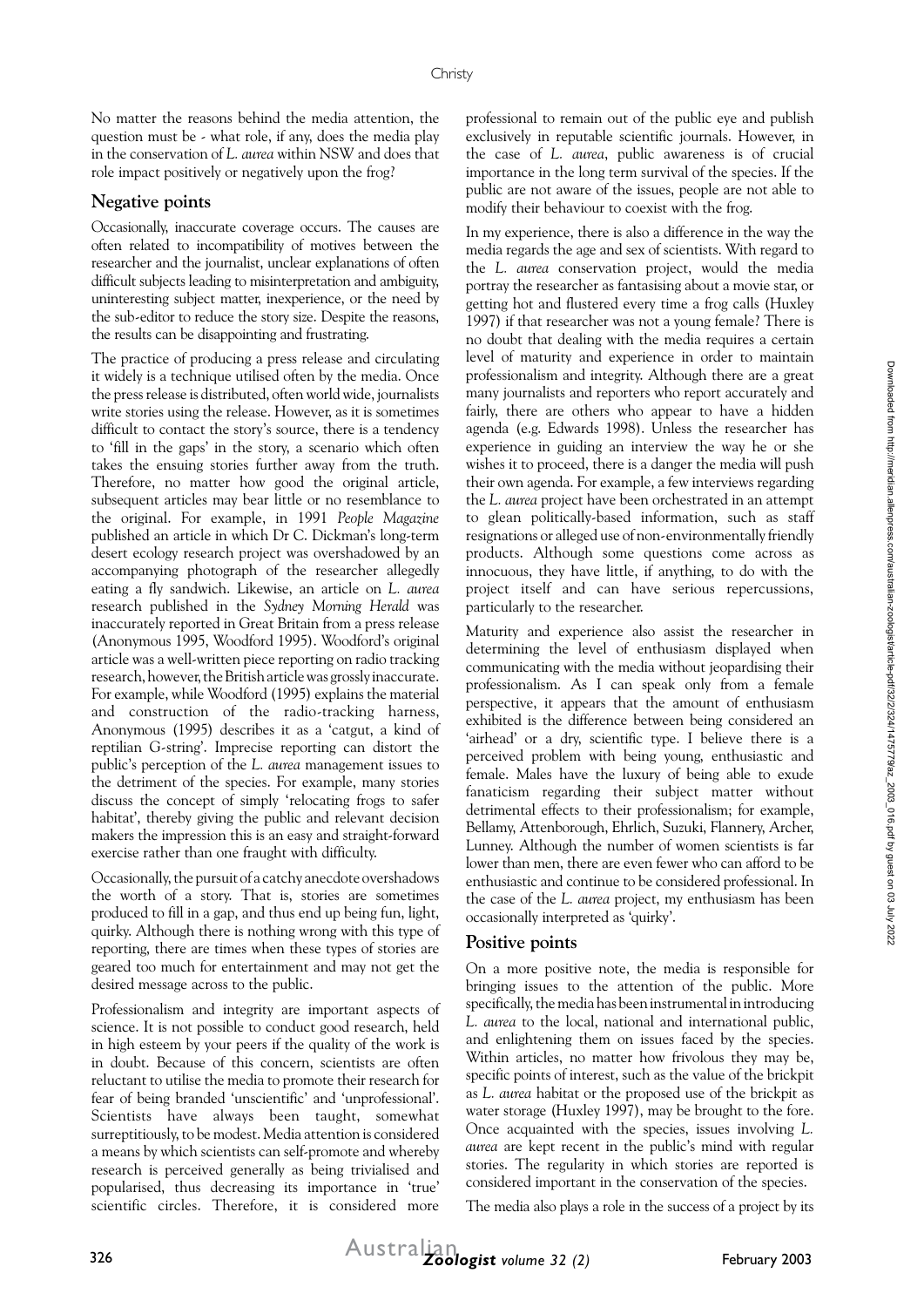potential to procure funding. This can be achieved in one of two ways. First, directly via the media through fund-raising drives. For example, Eric the Pliosaur (a fossil reptile) was purchased by the public and housed in the Australian Museum after an overwhelmingly successful public campaign. Second, funding can be obtained indirectly through increasing the profile of the project and potentially making it more attractive to other forms of funding. As funding is a major limiting factor for research, the media's role in potential funding is of utmost importance.

When funding for a project is limited, there is often not the money to employ adequate staff, particularly for fieldbased research. Many projects overcome this problem by employing volunteers to assist in a variety of tasks with respect to the research. It is often through the media that projects, which potentially involve the public, recruit interested people or organisations to volunteer for the project (e.g. Australian Museum Nest Test, Australian Bird Count, Stream watch, Frog watch). Further, the *L. aurea* project is a great example of using the media to accumulate vital information that would otherwise be difficult or impossible to acquire. Due to logistical constraints such as time or resources, it is often not possible to survey potential locations for flora or fauna. Furthermore, historical information is often locked in the minds of individuals, which is difficult to obtain, except through serendipitous or specific means. As the media are a valuable means by which a large proportion of the public

may be accessed, historical data, vital for building up a picture of distribution, behaviour and habitat preferences prior to *L. aurea's* decline, can potentially be gleaned more effectively and proficiently than by any other means (e.g. Levi 1997).

There is no doubt that the media play a role in the conservation of many species, including *L. aurea*. Issues of conservation can be as broad as ozone depletion or forest destruction, or as specific as small-scale habitat modification, or microhabitat creation. Many media articles have included information on how to create habitat within peoples backyards, local areas and beyond, such as ponds for frogs, planting *Eucalyptus* trees for Koalas, or creating rockeries for reptiles. These articles often include names and contacts of people or organisations to whom the public can speak or write with regard to specific environmental issues.

Arguably, the most important role of the media in conservation issues, including those pertaining to *L. aurea,* is the ability to disseminate information related to the legislative process. That is, the media can inform the public of developments that affect flora and fauna, endangered species in particular. Thus the public becomes aware of legislative procedures such as public displays of Environmental Impact Statements and Species Impact Statements, and can make informed comments if so desired.

## **Acknowledgements**

This work was funded by a scholarship provided by the Olympic Co-ordination Agency. Dr C. Dickman and Mr R. Sadlier provided useful comments on earlier drafts of this

## **References**

**Anonymous, 1995.** Radio rescue as rare intruders hopped to disaster: A sporting lifeline for Olympic frogs. *Daily Mail*. **Dec 6:** 17.

**Ashbury R., 1997.** The hard life of a Kermit. *Courier.* **113 (44):** 3.

**Bourlioufas N., 1998.** More work, little profit. *Sydney Morning Herald.* **10 January:** 78.

**Brooks G., 1995.** A rare frog turns into green monster for Aussie Olympics. *Wall Street Journal.* **August 2:** A1 and A8.

**Cogger H.G., 1992.** *Reptiles and Amphibians of Australia.* Reed Books: Chatswood, New South Wales. 775 pp.

**Edwards D., 1998.** Can we learn the truth about the environment from the media? *The Ecologist.* **28:** 18-22.

**Goldingay R.L., 1996.** The Green and Golden Bell Frog *Litoria aurea -* from riches to ruins: conservation of a formerly common species. *Aust. Zool.* **30:** 248-256.

**Greer A.E., 1994.** *Faunal Impact Statement for Proposed Development Works at the Homebush Bay Brick Pit.* Prepared for Property Services Group, Sydney. 44 pp.

**Huxley J., 1997.** Frog woman knee deep in love with the call of the brickpit. *Sydney Morning Herald.* **Aug 23:** 3.

manuscript. I thank the Royal Zoological Society of New South Wales for inviting me to verbally present this paper at its symposium on 'Zoology and the Media' in 1997.

**Johnson C.R., 1978.** Herbicide toxicities in some Australian anurans and the effect of subacute dosages on temperature tolerance. *J. Linnean Soc.* **59:** 79-83.

**Levi V., 1997.** Does this frog ring a bell? *Sun-Herald Statewide.* **Dec 14:** 5.

Mann R. and Alexander E., 1997. The toxicity of some common pesticide surfactants to the tadpoles of Australian frogs. *Third World Congr. Herpet.* Presented paper.

**Moore M., 1998.** Landslide fear over Homebush sideshow site. *Sydney Morning Herald.* **Jan 24:** 2.

**Nichoson M., 1996.** One leap ahead of extinction. *ID Systems.* **16:** 70-72.

**Osborn D., Cooke A.S. and Freestone S., 1981.** Histology of a teratogenic effect of DDT on *Rana temoraria* tadpoles. *Environ. Pollut.* (Ser. A) **25:** 305-319.

**Stevens R., 1996.** Rare frog creates an Olympian challenge. *National Geographic.* **189 (5):** 144.

**Tyler M.J., 1989.** *Australian Frogs.* Viking O'Neil Penguin Books Australia: Ringwood, Victoria. 220 pp.

**Woodford J., 1995.** Scantily-clad high jumpers leap for Olympic research. *Sydney Morning Herald.* **Dec 1:** 5.